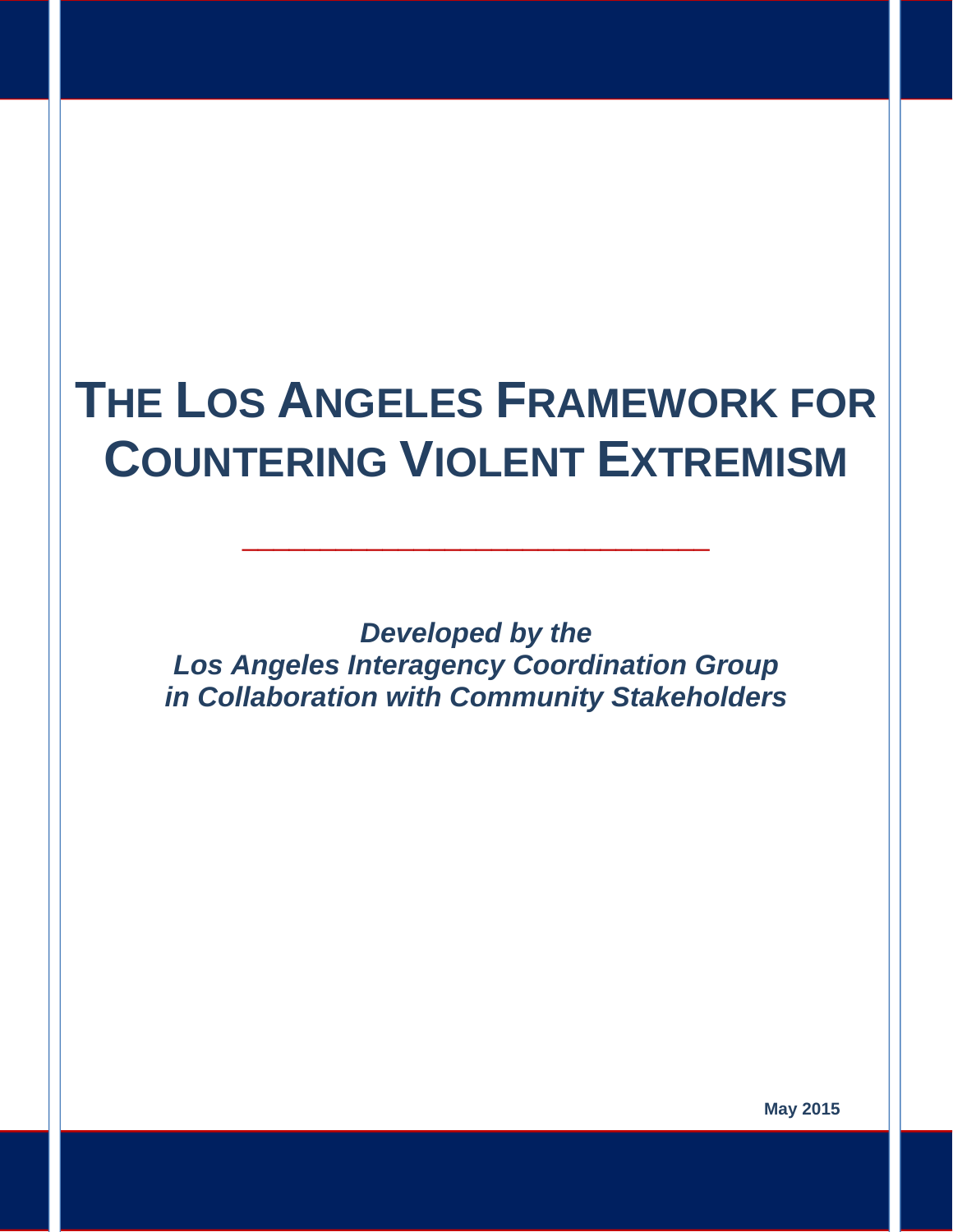# **I. THE CONTEXT FOR THE LOS ANGELES COUNTERING VIOLENT EXTREMISM (CVE) FRAMEWORK**

*Scope:* Violent extremism poses a threat that is neither constrained by international borders nor limited to a single ideology. Groups and individuals are inspired by a range of religious, political, and ideological beliefs to promote and engage in violence. The threat posed by violent extremists has also become increasingly complex due to the sophisticated use of the Internet, mainstream and social media, information technology, and targeting of youth populations.

The preservation of civil rights and civil liberties is a key pillar of the Los Angeles CVE Framework. Building on that strong foundation, the Framework is designed to mitigate the risk presented by violent extremist groups while preserving individual liberty, fairness, and equality under the law. Under the Los Angeles CVE Framework, the community-engagement programs conducted by law enforcement and government agencies are aimed at establishing trust and strengthening community partnerships.

The concepts presented in the Los Angeles CVE Framework are designed to address a broad spectrum of extremist ideology that promotes violence and criminal activity. This document, however, highlights foundational partnerships with American-Muslim communities because these communities are leading efforts to develop some of the most innovative prevention and intervention programs in the region. The work being conducted in this Framework provides knowledge and experience on best practices that can inform both local and national strategies on combating violent extremism and hate. A core premise of the Los Angeles CVE Framework is that healthy and resilient communities are the foundation for a strong defense against all forms of violence.

*Strategic Advantages:* Initial collaborative CVE efforts in the greater Los Angeles area began in 2008. These early efforts evolved around building interagency trust and developing strategies that helped formalize a collaborative "whole of government" and "whole of community" approach to CVE. It was also through these efforts that in 2011, the Department of Homeland Security (DHS) partnered with the City of Los Angeles to establish the first DHS Office for Strategic Engagement, which was largely due to a request by local government and nongovernment entities to DHS to bring subject matter expertise to the region to assist in expanding engagement initiatives.

Another advantage in Los Angeles has been the foundational work undertaken by academic institutions and local community-based organizations in building healthy and resilient communities. Government partners continue to foster community resiliency and encourage an environment in which precursor elements of violent extremism cannot take root. Consistent with a "whole of community" approach, Los Angeles has multiple and vibrant community-driven initiatives through which non-governmental organizations (NGOs), as well as academic institutions, are actively bridging community gaps and providing youth and leadership programming, advocacy and civil rights education, social services, community awareness, and education awareness workshops for law enforcement. The role of the City of Los Angeles Human Relations Commission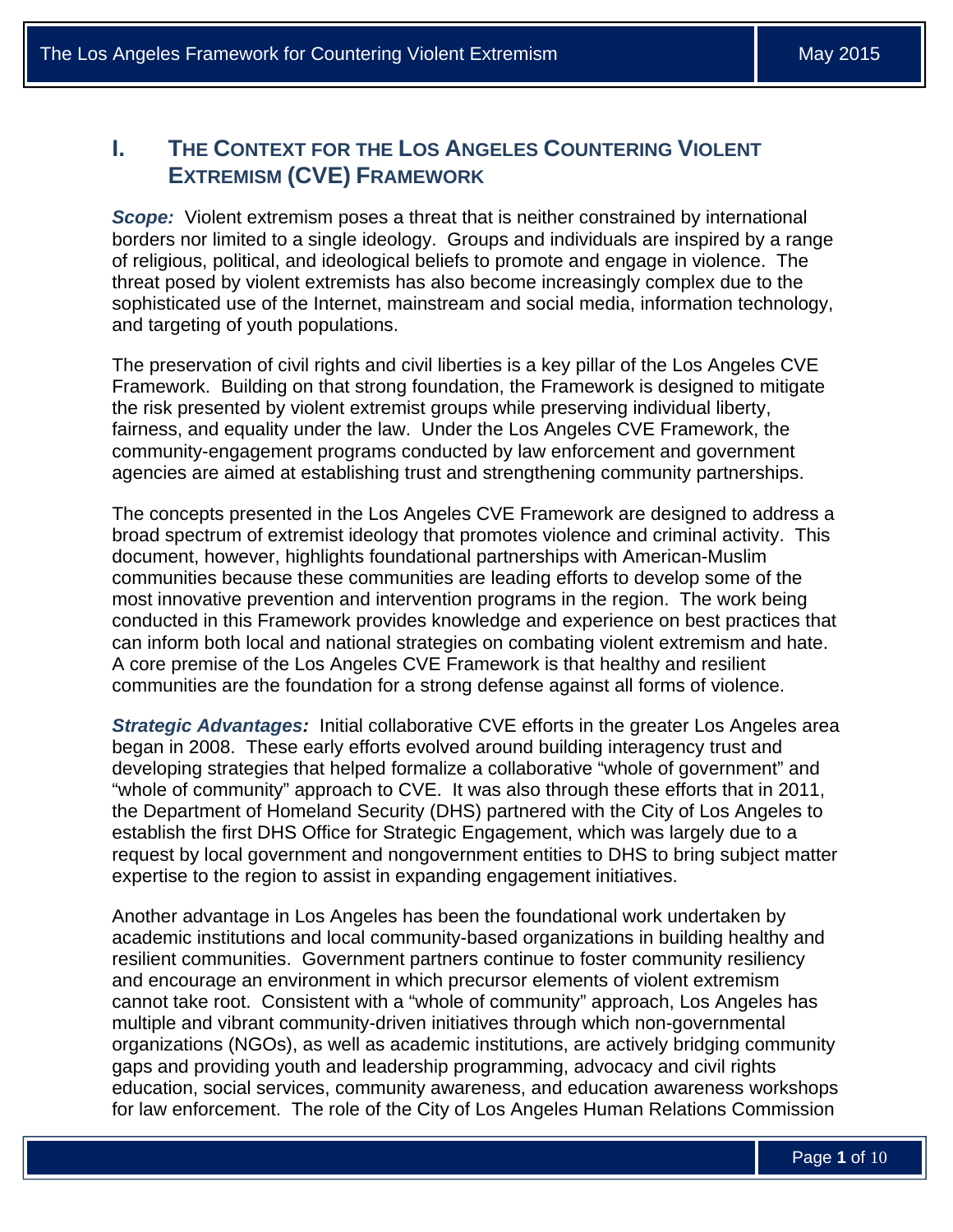(City HRC) also provides a unique advantage in Los Angeles. As a neutral entity, City HRC provides a space to convene diverse communities and connect needed resources. During times of heightened tensions, City HRC plays a vital role in mitigating community conflicts and creating new platforms to engage diverse perspectives on challenging issues.

By late 2013, interagency efforts were formalized under an "Interagency Coordination Group" (ICG). Based on a foundation that partnerships must extend beyond intraagency affiliations, the Los Angeles County Sheriff's Department partnered with the Los Angeles Police Department, City HRC, DHS, the United States Attorney's Office, and the Federal Bureau of Investigation. Working collaboratively with NGO partners, the ICG increased coordination and community access to other government networks, including the California Department of Justice, United States Citizenship and Immigration Service, Orange County Sheriff's Department, the Transportation Security Administration, Los Angeles County Department of Mental Health, and the City of Los Angeles's Office of Homeland Security and Public Safety. The ICG will continue to expand its network with community stakeholders and government partners in Los Angeles, Orange, and Riverside counties.

Collectively, Los Angeles has worked toward developing strong partnerships and community trust through robust engagement efforts. These include:

- Workshops and training seminars on protective measures for faith-based organizations, availability of grants, cultural and religious pluralism, hate crimes, domestic violence, civil rights, immigration issues, and consumer fraud;
- **Community town hall meetings and conferences;**
- Convening faith and community leaders to elicit input regularly, but especially in times of crisis;
- **Community Awareness Briefings (CAB);**
- Providing asylee and refugee communities with integration resources; and
- **Engaging with youth and adults at diverse community events.**

While much of the engagement work in Los Angeles takes place at the grassroots level, these efforts have strong support from local, state, and federal law enforcement and government agencies in the region. This support provides the political will necessary for successful interagency collaboration, the development of vibrant community-led initiatives, and the effective implementation of the Los Angeles Framework going forward.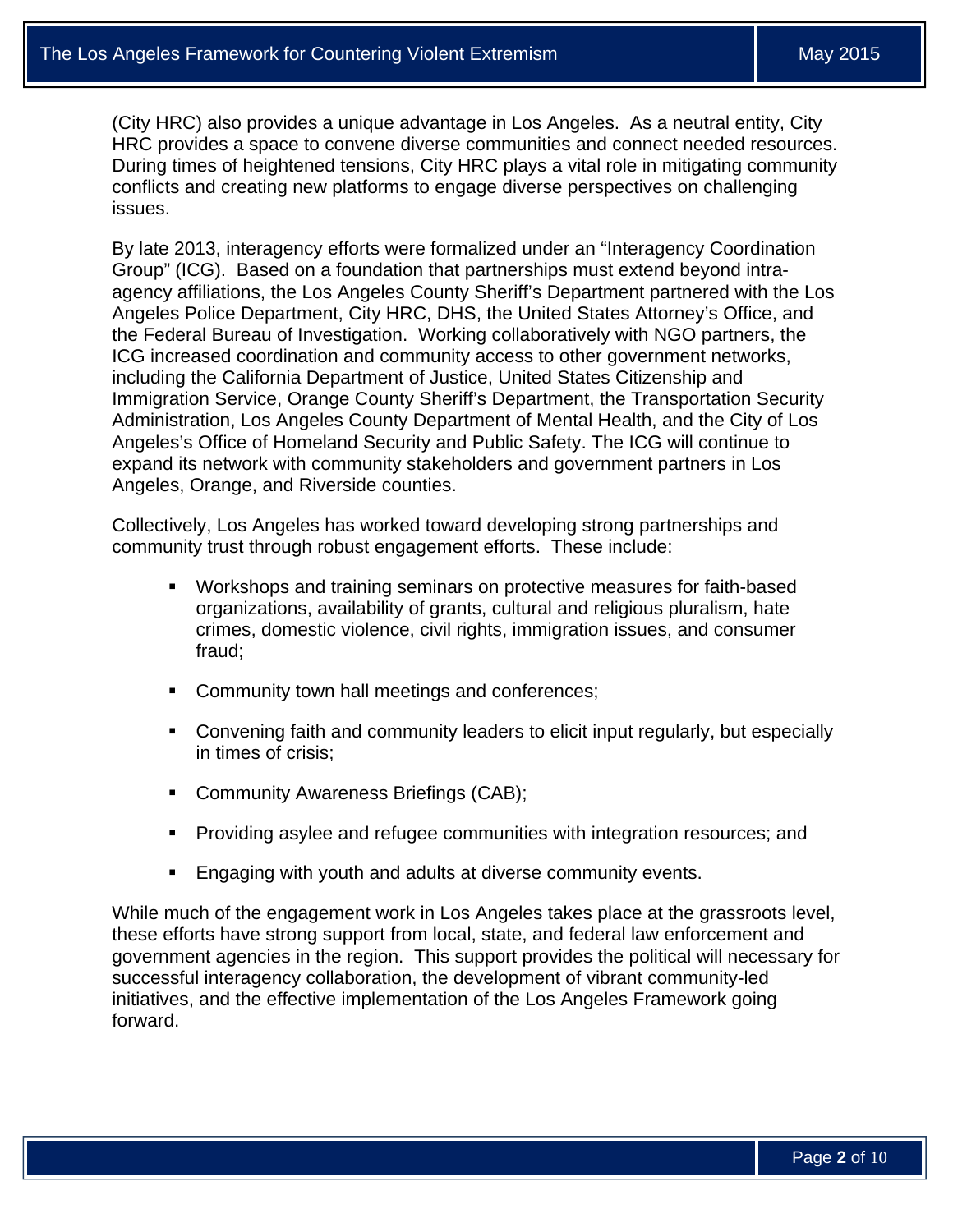## **II. BUILDING HEALTHY COMMUNITIES**

 examples of community-led initiatives include: Community-led initiatives represent a critical layer of programming necessary to establish resilient communities. While such programs are largely socially and civicsociety oriented and not expressly labeled as "CVE," the outcomes of such programs are naturally in line with promoting the resilient and healthy communities. Overall, community-driven local programs aim to address challenges around identity formation, integration, inter-group relations, political discourse, and social services. Productive

- *Leadership Building and Civic Participation:* Several academic efforts have taken root in Los Angeles that are tangibly working with young scholars and leaders to challenge foreign narratives and to take leadership roles in active civic participation. Other organic efforts include grassroots programs led by local community groups to provide workshops, training, and seminars to build youth participation and enhance skills for civic participation.
- *Faith-based Partnerships and Collaboration:* Over 35 interfaith groups currently exist in Los Angeles. Some are strictly dialogue-based, while others are oriented towards social justice advocacy. These groups focus on bringing young professionals of different faiths together to tackle differing perspectives while finding common ground to transform how persons from different religions relate to each other in the United States.
- *Social Services Delivery:* Organizations play an important role in delivering immediate social services both in the immigrant communities, as well as the broader local communities. These services are generally provided to the neediest segments of society. Programs include refugee services, mental health evaluations, family support groups, domestic violence awareness, and health clinics.
- *CVE Awareness Initiatives:* Local religious scholars and community advocacy groups continue to raise awareness and elevate public discourse around violent extremism and the dangers of recruitment efforts. Other examples include initiatives to provide a grassroots approach to prevention.

## **III. LOS ANGELES FRAMEWORK: A CONCEPTUAL OVERVIEW**

The Los Angeles Framework consists of three pillars: *prevention, intervention, and interdiction*. Each of the three components aims to meet community needs while mitigating a variety of risk factors. Prevention addresses communal needs and focuses on expanding engagement as well as promoting healthy and resilient communities through community-driven programs and initiatives. Intervention, or "*Off Ramps*," focuses on individual needs. The interdiction component addresses security and community safety risks. Both prevention and intervention are early mechanisms of risk mitigation, whereas interdiction is a mechanism for disrupting criminal threats.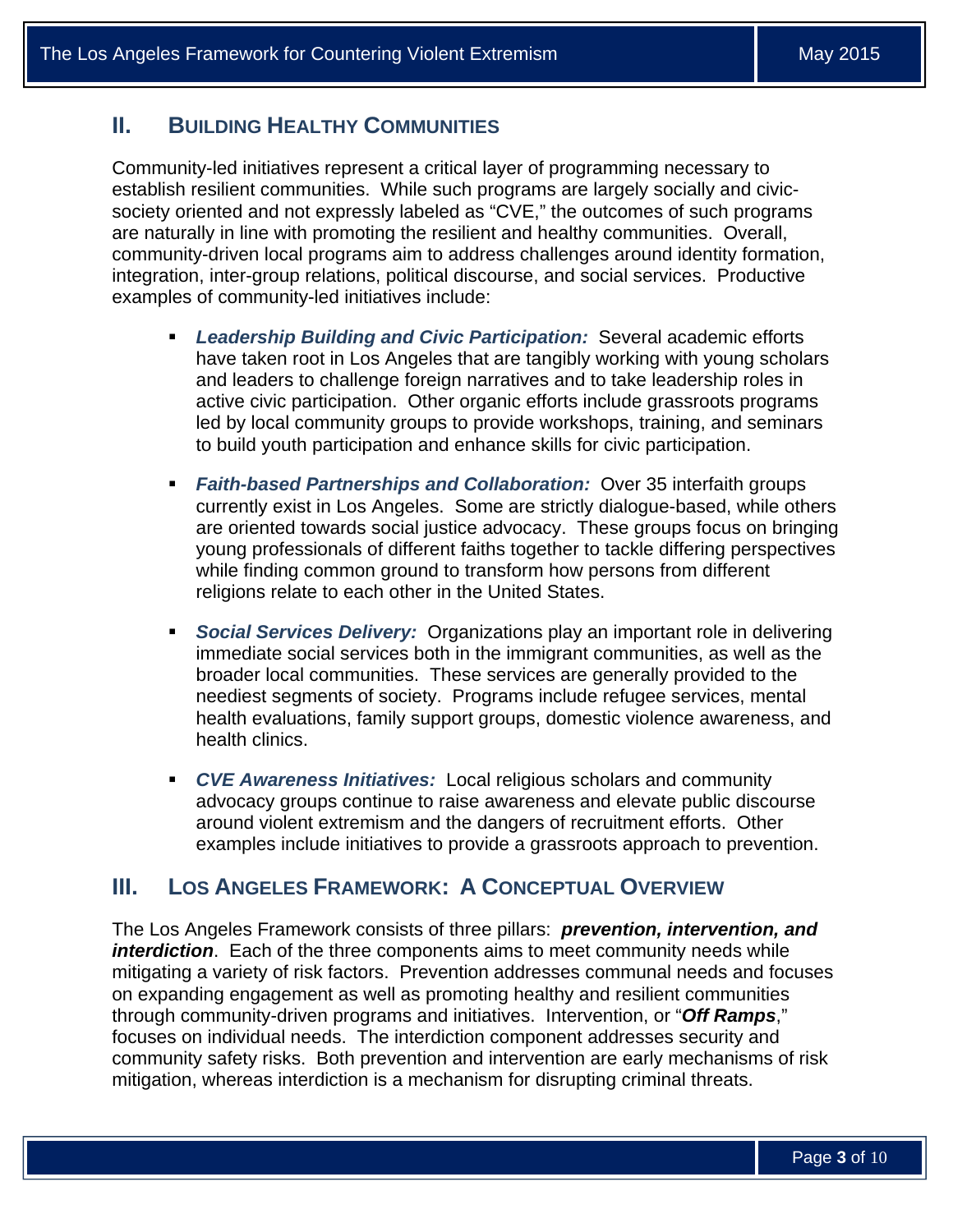

#### **Figure 1: Los Angeles CVE Framework Overview**

## **IV. PREVENTION**

Prevention, as intended for this Framework, is defined as collective efforts aimed at closing a range of gaps and social openings by which violent extremist ideologies can find legitimacy. Prevention strategies aim to build healthy, resilient communities where it is more difficult for violent ideologies to take root. Prevention efforts are driven by local communities and supported by government partnerships.



#### **Figure 2: Prevention Components**

Engagement is at the core of prevention efforts and involves a reciprocal relationship between community and government. A natural progression of engagement is to expand the reach of networks into public/private partnerships as a means of strengthening prevention initiatives. The Los Angeles framework is focused on advancing *community resiliency* through expanding engagement efforts while ensuring trust and transparency, building networks, and investing in community-driven preventative programs. Through consistent engagement and a comprehensive network of partners (*public, private, and community*), preventative programs are the bedrock of the Los Angeles Framework.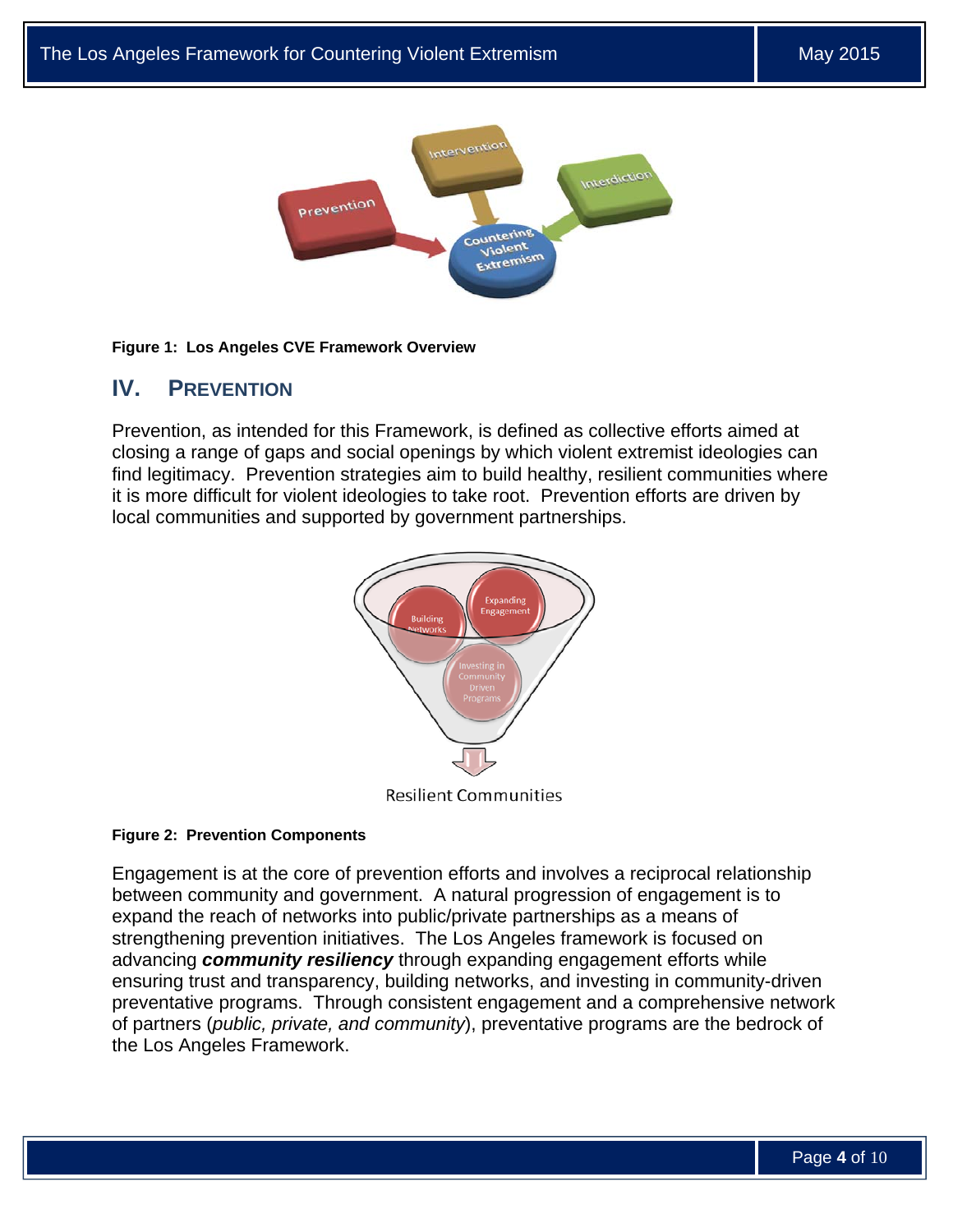## **A. Expanding Government/Community Engagement**

Government agencies (local, state, and federal) are at the forefront of engagement efforts in Los Angeles. Through community policing and engagement strategies, law enforcement agencies have made strides in strengthening trust and building community partnerships aimed at effectively addressing community needs and concerns.

On a broader local level, City HRC plays an active role in advocating for access and inclusion of diverse communities, as well as promoting civic participation, pluralism, and positive inter-group relations. Local community leaders extend a reciprocal approach that makes engagement a two-way dialogue. Through this ongoing dialogue, a tremendous amount of learning is exchanged and these exchanges provide a vital catalyst for the "whole of government/whole of community" prevention approach in Los Angeles.

Currently identified formats for government-driven engagement include:



#### **Figure 3: Established Formats for Engagement**

### **B. Building Networks**

Effective prevention requires strengthening of networks to bolster public, private, and grassroots community-based collaboration. "Networks" refer to relationships with key partners that can build coalitions, provide vital resources to build capacity, and expand the reach of community based programs. Over the past several months, Los Angeles has begun to move in the direction of expanding these networks of partners. The following are overarching categories of potential partners:

 *Public Sector:* Department of Mental Health, Social and Human Services, and educational institutions. Each of these partners can offer direct social services as well as training opportunities for CBOs and faith leaders.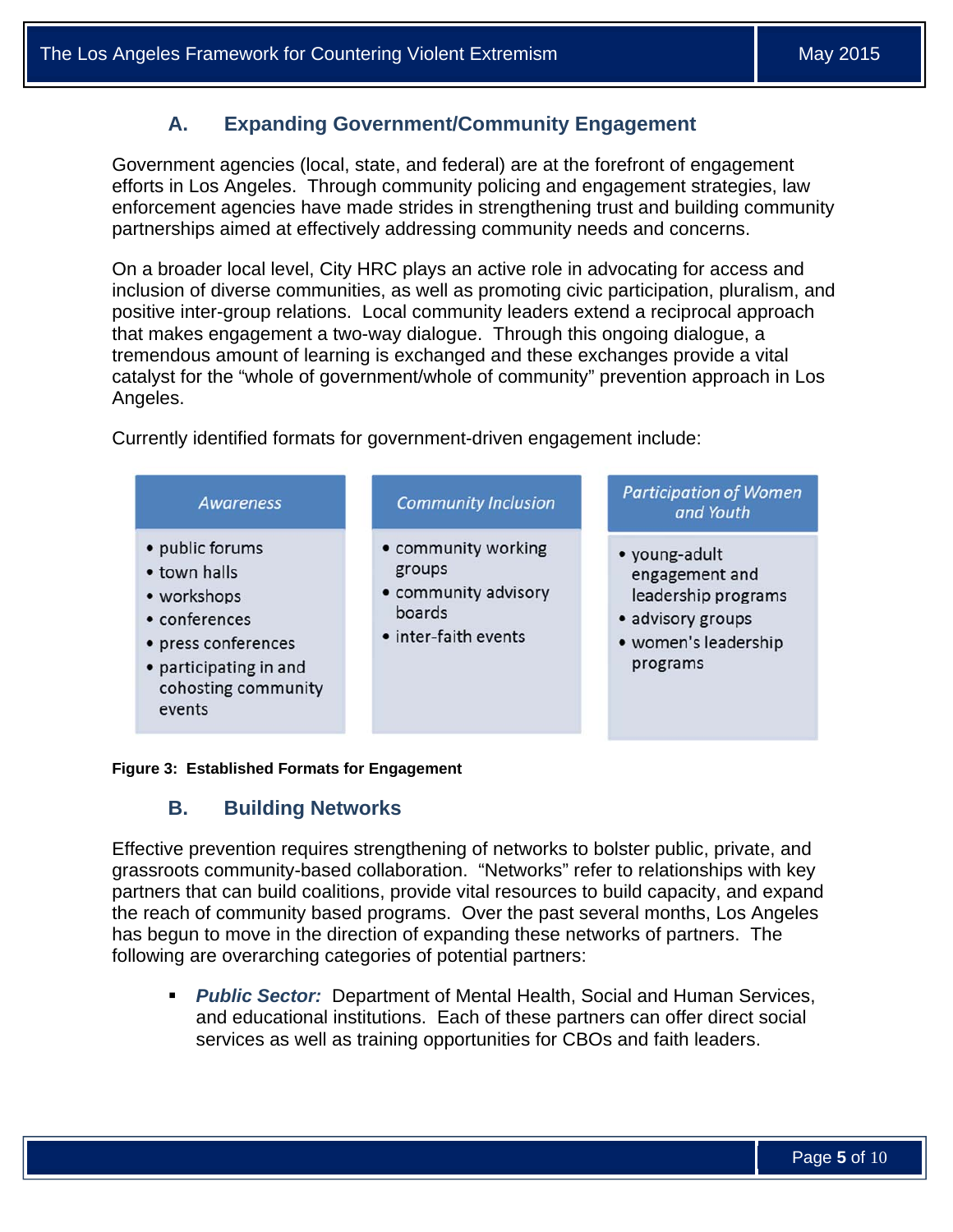- *Private Sector:* Private partners, such as social media companies, film production and public media outlets. These networks can help amplify positive narratives to combat extremism via social media.
- *CBOs:* Connecting local CBO efforts to strengthen inter-organizational learning as well as maximize effectiveness of community-led programs.
- *Funding Sources:* Identifying and embracing foundations that can invest in CBO capacity building and program delivery methods.

At this time, Los Angeles is in the early stages of creating sustainable networking opportunities between CBOs, the private sector, and foundations. Next steps will include a more active effort to facilitate the establishment of community-driven and collaborative prevention programming.

## **C. Progression of Prevention Components**

Overall, the progression of the prevention components moves from the basics of engagement, towards building networks, and then toward collaborative delivery of community-driven initiatives.



#### **Figure 4: Overall Progression of Prevention Components**

The most developed aspects of the prevention strategy for Los Angeles are formal and informal engagement initiatives between government and community stakeholders. Evidence of success includes:

- Delivery of joint activities between government agencies as well as community organizations;
- Better informed CVE training for law enforcement, emphasizing a communitybased policing approach and cultural competency; and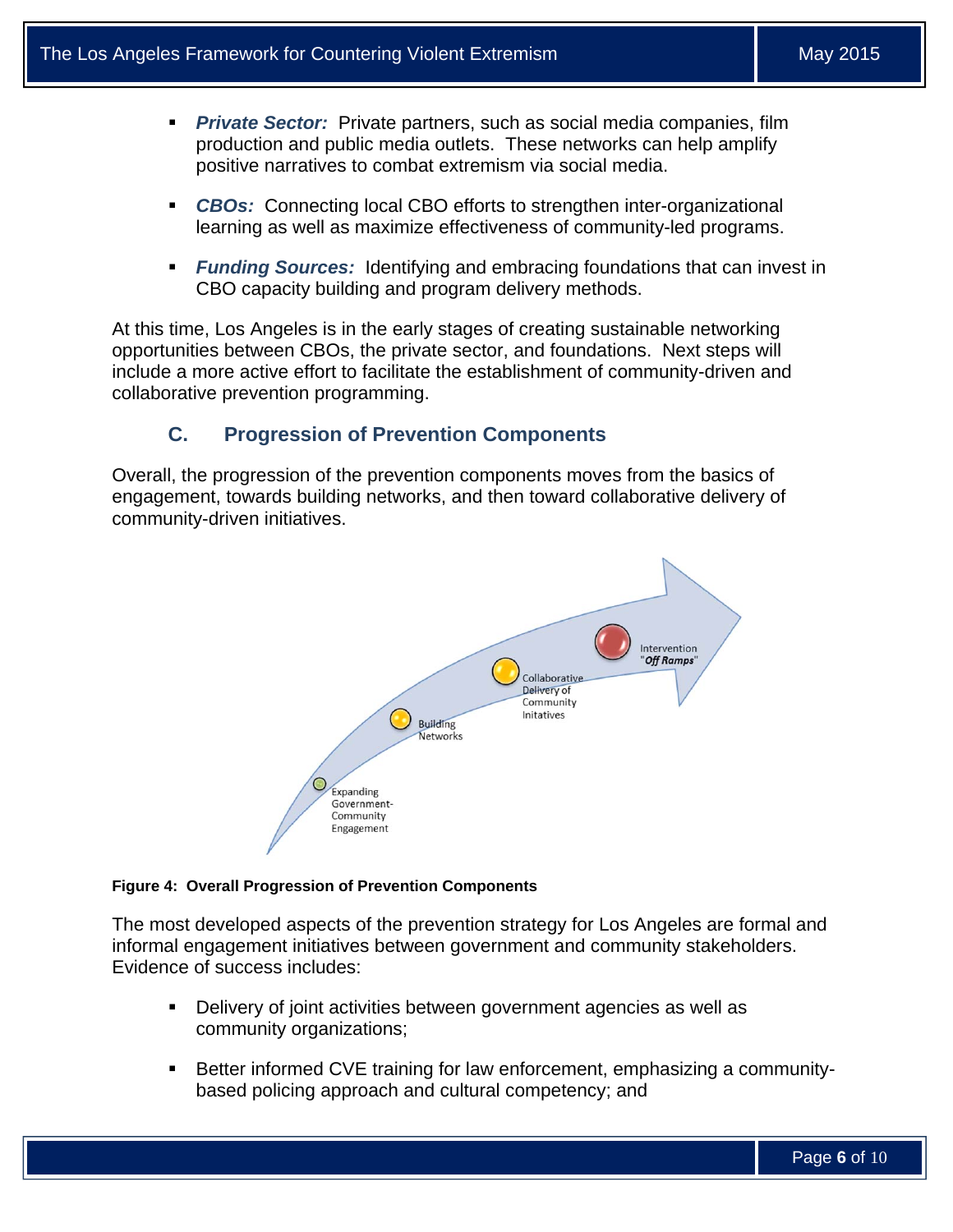**Progress towards community-led initiatives.** 

Los Angeles is turning to the next stage of building networks and increasing collaborative delivery of community initiatives. Evidence of success includes:

- Initial convening of network opportunities;
- Willingness from different partners (private and public) to join these efforts; and
- Initial CBO programming readiness to expand networks of partners and collaborate on program delivery.

The next component of the Los Angeles CVE Framework is an intervention model called "*Off Ramps*." While still largely in a conceptual stage, a well-developed web of community-based networks will provide the core services needed for a successful community-based intervention program.

## **V. INTERVENTION: "***OFF-RAMPS***"**

Stakeholders in Los Angeles, including law enforcement, mental health and social service organizations, civic and civil rights organizations, educators, and members of inter-faith clergy, are working together to build a comprehensive community-led intervention program to mitigate the threat of violent extremism in our communities.

The Los Angeles CVE Intervention concept, "*Off-Ramps*," aims to develop a community-led model that leverages the full scope of resources in the greater Los Angeles region to help affected individuals.

Although a formal intervention program does not currently exist, interventions do occur by parents, educators, members of clergy, and others when individuals who need help are identified. Whereas prevention programs focus on fostering community resiliency to nefarious influencers and environments, the intervention program would seek to provide individuals, already deemed to be on a path towards violent extremism, with *off-ramps*  to needed social services, mental health, faith-based and other services. The ultimate purpose of "*Off-Ramps*" will be to provide rehabilitative care to individuals who are moving down a path toward committing illegal activity.

Outstanding issues include developing:

- A reliable analysis and assessment of legal liabilities for interveners;
- A more robust inventory of available resources;
- Strategies to ensure that concerns about civil rights, civil liberties, and data privacy protection are adequately addressed;
- Credible research-based baselines for indicators of violent extremism; and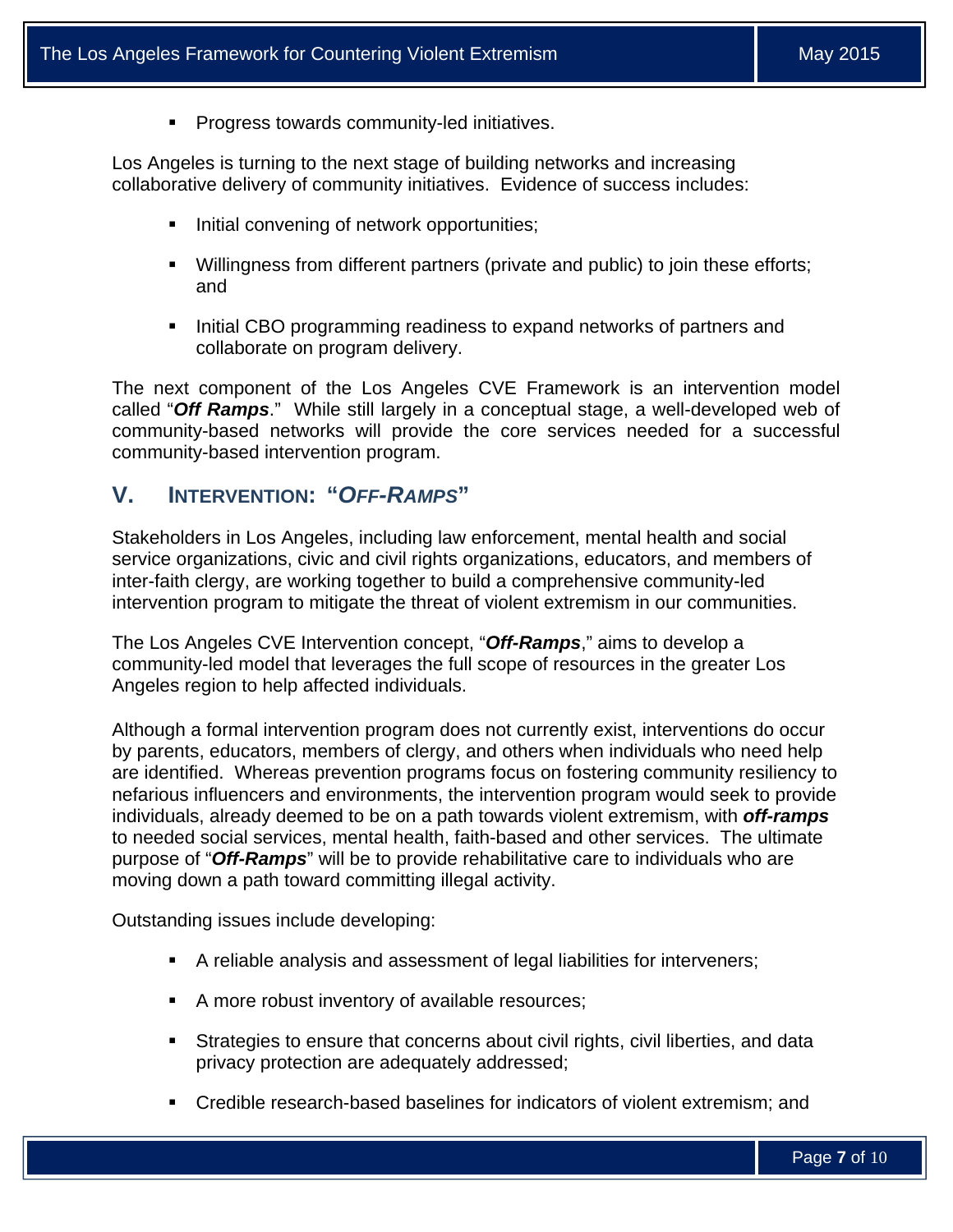A mechanism for providing collaborative input into the intervention process that avoids securitizing the process, while recognizing potential risks to the community and ensuring appropriate mitigation responses are utilized.

## **VI. INTERDICTION**

Interdiction efforts (i.e., investigation, arrest, and potential prosecution) are also an important component of the Los Angeles CVE Framework for disrupting crimes involving extremist violence and threats to the safety of our communities. The interdiction component of the Los Angeles CVE Framework is critical to stopping individuals who are intent on committing violence, investigating crimes associated with extremist violence, creating an environment where the public feels safe to go about their daily lives, and serving as a deterrent to those who may aspire to commit acts of violence.

Equally important to the Los Angeles CVE Framework is developing approaches within law enforcement to ensure, whenever appropriate, that alternatives to interdiction are maximized and individuals are referred out of the interdiction process and into available and viable prevention and intervention components. In doing so, law enforcement can more effectively mitigate the risk of individuals becoming potential victims of violent extremist recruitment and radicalization and prioritize their resources to focus on individuals that are current threats to public safety.

 *Protecting Civil Rights and Civil Liberties:* A guiding principle of the Los Angeles CVE Framework is ensuring that the civil rights and civil liberties of all members of our communities are respected. The Attorney General of the United States has created guidelines to ensure that investigations are accomplished in a consistent manner across the nation and concurrently comply with state and federal laws, as well as the United States Constitution. Members of state and local law enforcement agencies are guided by similar principles. The Department of Justice and law enforcement agencies play a critical role in ensuring that the civil rights and civil liberties of all members of our communities are protected and balanced when protecting national security and the safety of our communities.

To ensure the fullest compliance with these principles and the effective use of prevention and intervention alternatives, law enforcement agencies work within the Los Angeles CVE Framework to promote and reinforce community-oriented policing and partnerships, to enhance cultural competency, and to emphasize a "whole of government" approach to ensuring community safety and security. Within this framework, law enforcement agencies work to better inform the community about law enforcement policies in order to promote greater transparency and to dispel misunderstandings about law enforcement methods used in interdictions, while also educating the public about potential threats to their communities.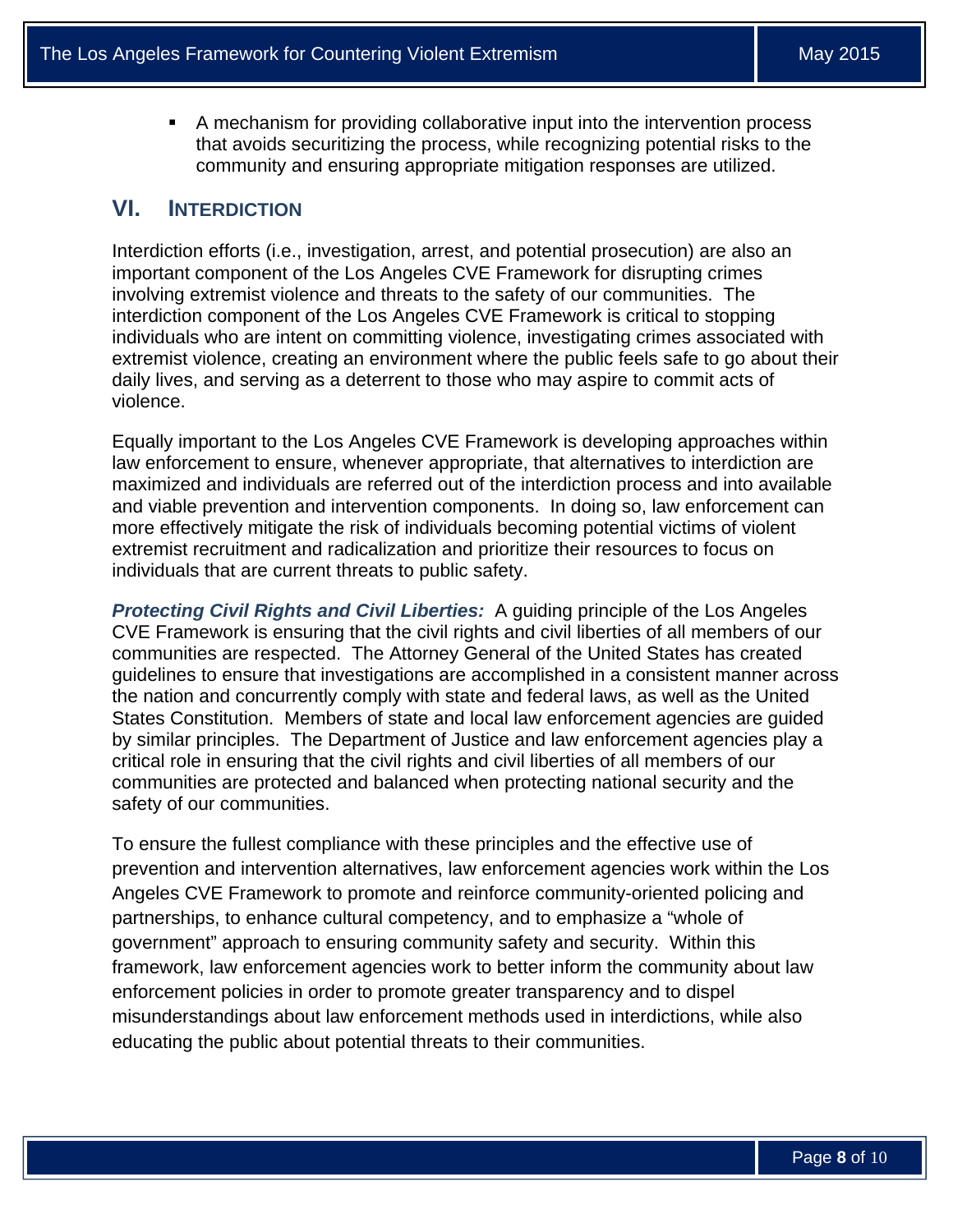## **VII. A COMMUNITY PERSPECTIVE**

We all share a unique moment in American history that can yield significant advancement on the issues most precious to us and relevant to the protection of our communities, cities, and country. Taking advantage of this potential requires a respectful and transparent engagement that is built upon and continually reinforces trust.

*Issues of Concern:* Some community stakeholders have expressed that they feel a significant siege upon their rights, place, and brand in the American public square. While communities are also keen on countering any justification, religious or otherwise, for the actions of terrorists and radicalizing discourse, the atmosphere of fear and challenge has caused some to question the legitimacy of the entire premise of CVE initiatives. As such, antipathy and opposition toward CVE as a concept has been voiced by some civil rights and advocacy groups in Los Angeles and around the country.

As a part of the development of the Los Angeles CVE Framework, every effort was made to include a diverse group of voices and to offer opportunities for community comment on development of the framework. That process has allowed us to learn a great deal about communal perceptions concerning governmental and regional law enforcement efforts surrounding CVE. The reluctance among some to engage with law enforcement partners rests on negative perceptions of law enforcement and a view that law enforcement methods securitize relationships, stigmatize communities, violate privacy rights and civil liberties, and constitute a form of spying.

Community stakeholders believe that it is only through close collaboration with community and advocacy groups that these serious civil rights and legal liability questions that arise in trying to create comprehensive approaches to phenomena like violent extremism can be adequately addressed. The creation of a robust CVE framework serves as an important arena for debate, discussion, and dialogue.

*Resources:* Community stakeholders have repeatedly articulated the need for community-based capacity building in many areas of life. Identifying and increasing access to additional resources, grants, and other funding sources to facilitate capacity building and support community driven initiatives is one of the priorities of the Los Angeles CVE Framework. Community based groups have expressed the need to bolster and expand networks to better link faith-based and community organizations with local education, mental health, domestic violence prevention, emergency management, and health and social services organizations. Increased resources will embolden community-led efforts to clarify, discuss, and change research methods, as